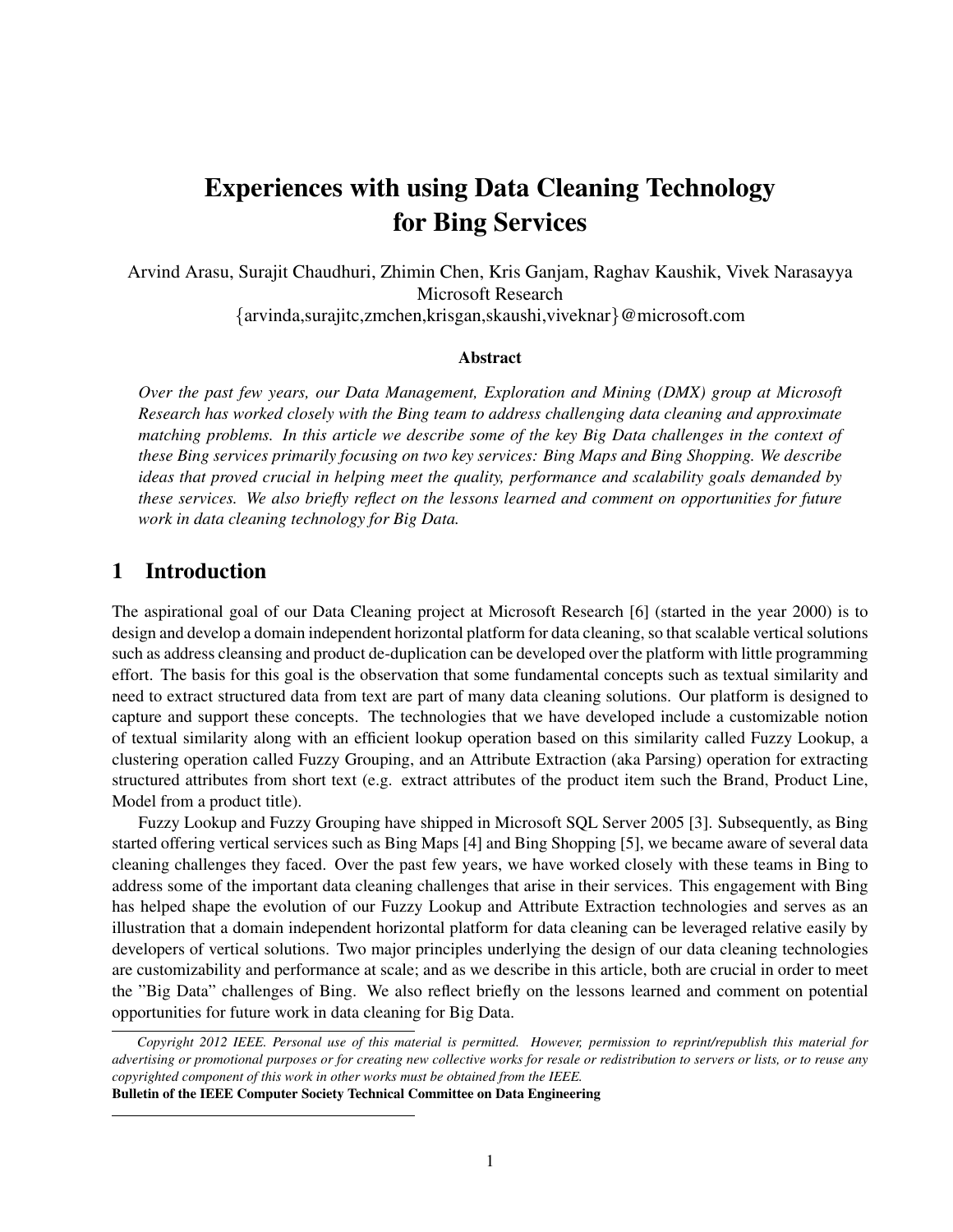# 2 Scalable Approximate String Matching for Bing

Scalable approximate string matching (fuzzy matching) is an essential problem for Bing. The need for approximate string matching in Bing arises in a variety of online and offline settings. For example, when a user submits a query to Bing Maps, locations (e.g. city, address, landmark) that are mentioned in the query need to be matched approximately against a large dataset of known locations. Need for offline fuzzy matching arises in many entity resolution scenarios involving comparing a big data set with a big entity reference table. In this section, using Bing Maps as the motivating scenario, we first describe the requirements we encountered for online fuzzy matching and key technical ideas that proved essential is meeting these requirements. Next, we discuss offline fuzzy matching that we implemented on top of Microsoft Cosmos/SCOPE [9] (a distributed data processing platform developed and used by Bing) and demonstrate the scalability of these techniques using de-duplication as the motivating scenario.

The Fuzzy Lookup technology what we developed provides efficient and scalable fuzzy matching for both these scenarios. For the online fuzzy matching scenario of Bing Maps, Fuzzy Lookup is implemented as a DLL that can be linked into the server code, whereas for the offline scenarios, it is implemented as a SCOPE script. Although these implementations differ, we note that in both cases, the notion of customizable similarity exposed to applications is the same.

### 2.1 Online Fuzzy Matching in Bing Maps

We begin with a brief overview of Bing Maps and its online fuzzy matching requirements; and then highlight a few key technical and architectural considerations that proved important.

### 2.2 Bing Maps Overview and Fuzzy Matching Requirements

*Overview*: Bing Maps is a web-based platform providing a variety of geospatial and location-based services including interactive maps, satellite imagery, real-time traffic, directions and task-oriented vertical portals. Users typically begin their interaction with these services by entering a text-based query for a specific point-of-interest (POI) such as a street address or named entity such as a business, landmark, city or region. Given a user query, the system matches it against a large data set of POIs and then returns information which it believes to be most relevant, for instance, repositioning the interactive map to display a specific location.

*Customizable Similarity*: There are several challenges involved in determining the intent of a user query and identifying the appropriate POI. Queries, such as a street address, are often complex strings containing substructure like street number, street name, city, state and zip code. Users often make spelling mistakes, use various conventions for abbreviating strings, or in general represent a given entity in a manner different from that present in the database of POI. Moreover, different countries or regions often require different sets of abbreviations etc. Finally, the query itself may be ambiguous and match many different reference entities with varying degrees of similarity.

*Performance at scale*: The worldwide POI database consists of upwards of 100 million entities. It continues to grow as new classes of people, places and other broad categories of entities are supported by the platform. Each entity has a primary textual representation, but may also include several alternative forms such as abbreviations or synonyms. The services of the system are localized for various languages and regions, so this data set is amenable to partitioning by region. Nevertheless, regions having upwards of 20 million entities are not uncommon, and thus any approximate string matching solution must be highly performant at this scale. Since, for a given query, fuzzy matching may be invoked multiple times (since a query may be parsed in different ways), and the query has strict overall latency SLAs, each invocation of fuzzy matching needs to complete in about *3 msec* on average with a worst-case latency not exceeding *15 msec*.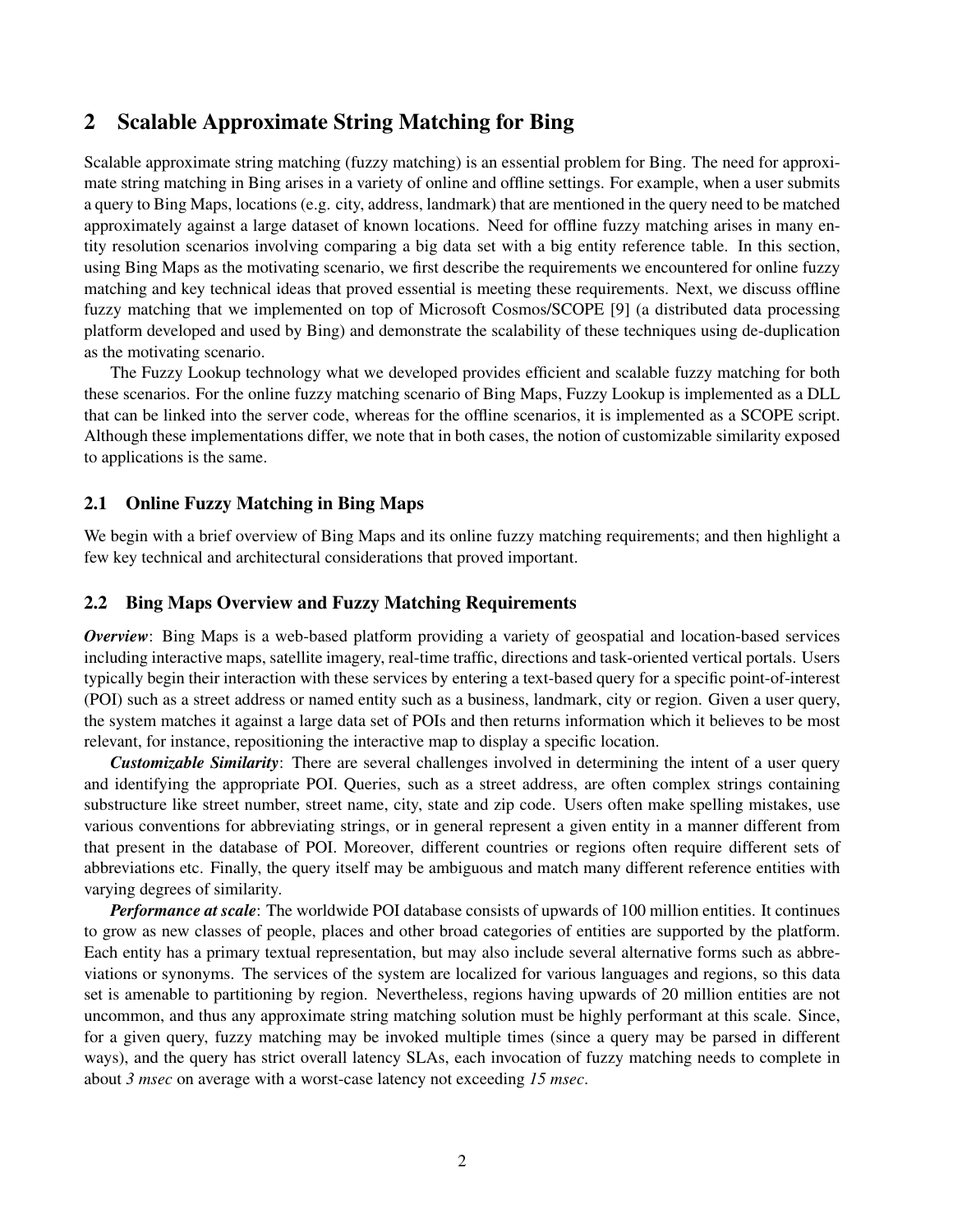*Low memory footprint*: To achieve high availability and dynamic load balancing, the service is designed to be relatively stateless, with any necessary storage of user-data existing in a separate tier. This stateless model allows virtual machine (VM) images to be replicated across compute clusters to dynamically load balance against changes in user demand for the services. If demand picks up, new instances of the VM images can be created on additional machines. To allow efficient load balancing, the VMs are defined to be of fixed capabilities in terms of memory usage and CPU power. For example, a typical VM configuration is 4 GB or 8 GB putting tight constraints on the memory budget of any fuzzy matching solution. In particular, this requires the indexes used for fuzzy matching to be as compact as possible, while still allowing the performance goals to be met.

### 2.3 Key Ideas and Techniques

*Transformation Rule based Set Similarity*: In light of the system and design constraints above, it was important to find a suitable measure of string similarity that could provide sufficient precision/recall (quality) while at the same time being amenable to indexing techniques that would enable the performance and scalability goals to be met. The transformation rule based set similarity function (see [2] for details) that we implemented in Fuzzy Lookup enabled these rich kinds of domain knowledge to be expressed within our framework. The notion of transformation rules was particularly important for Bing Maps. It is common for street names to have alternate forms. For instance, in ZIP code 33027, *SW 154th Ave* is also known as *Lacosta Dr E*. In this case, it is important that the rule be contextual and apply only when we know that the record refers to a particular ZIP code.

The matching framework we designed is an extensible architecture which allows arbitrary transformation providers to be plugged in. A transformation provider can be based on static rules from a file or can be generated dynamically on-the-fly programmatically. In addition to nearly 100,000 pre-defined transformations such as the examples above, Bing Maps utilizes several additional dynamic transformation providers to provide spelling mistake correction and string splitting/merging. For instance, looking up a query substring against a dictionary of words known to be in the reference records and suggesting corrections on-the-fly. The example shown in Figure 1 illustrates transformation rule based set similarity. The two addresses being matched are: LHS: "*SW 154th Ave Florida 33027*" and RHS: "*Lacosta Dr E FL 33027*". Logically, all relevant transformation rules are applied to the LHS and the RHS, producing two variants on each side. Then among the cross-product of these variants, the pair of strings with the highest set similarity (i.e. *Jaccard* similarity) is chosen. In this example, the variants are in fact identical, so the overall similarity score between the two input strings in the presence of the transformation rules shown is 1.0.



Figure 1: Transformation Rule based Set Similarity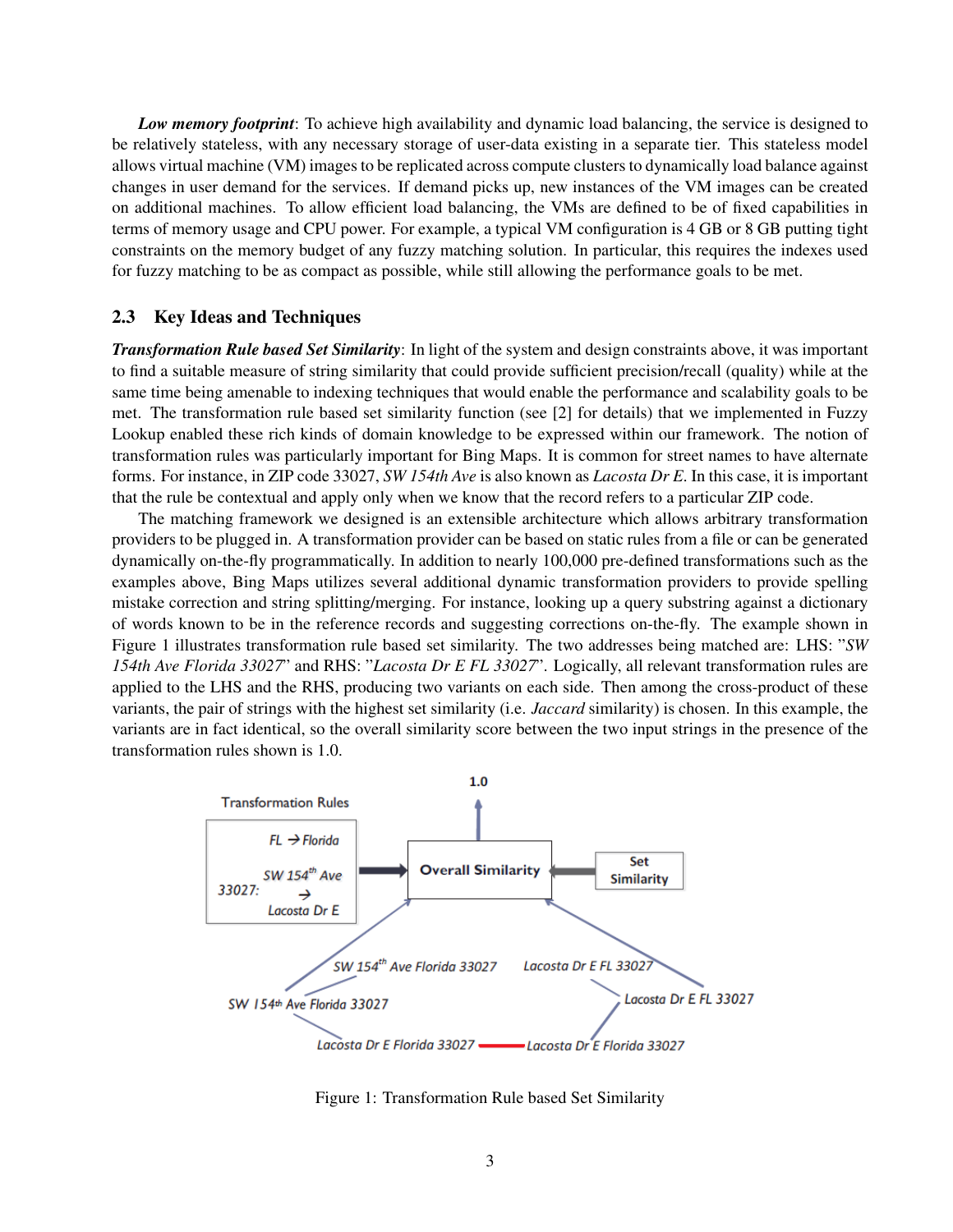*Locality Sensitive Hashing (LSH)*: One important reason for having Jaccard similarity as the base similarity function is that we are able to very efficiently index this function. In particular, we exploit locality-sensitive hashing (LSH), which is a well-known signature scheme for Jaccard similarlity. Using this signature scheme we obtain a probabilistic guarantee of finding all the matches above a given similarity threshold. Another key advantage of this indexing technique compared to an inverted index based method is that we could precisely tune the space/time trade-off to put a strong bound on the average lookup time. One of the non-trivial challenges we addressed was to engineer LSH so that the blowup caused by transformation rules does not hurt performance.

*Additional performance optimizations*: While computation of similarity in the presence of transformations is efficient for a relatively small number of transformation rules, performance does become an issue when there are a very large number of rules. The scale and tight performance requirements of Bing Maps required the addition of a rule pruning step to select only a limited number of the best rules. An important technique used was a Bloom filter over adjacent token pairs in the reference table. Precedence is given to a transformation which transforms a pair of adjacent tokens into a pair which actually occurs in the reference table. We also found that, for certain transformation providers (e.g. Edit transformation provider that dynamically generates transformation rules), pre-computation and caching techniques helped avoid repeated expensive work, such as performing an edit distance lookup of a word against a very large dictionary of words, and brought down the end-to-end lookup time considerably. We also used lightweight compression of string data to help reduce the overall memory footprint of the matching service. Finally, for computing pairwise similarity between a pair of records in the presence of transformation rules, the bipartite matching based algorithm ([2]) greatly improved performance.

*Trade-offs of managed code implementation*: Our components were written fully in managed C# and .NET. This afforded rapid software development and reliable, easy-to-maintain code. We did have to be cognizant of the garbage collector to ensure that full collections did not take too long. This was achieved through allocation of objects having long lifetimes into more compact data structures having fewer object handles visible to the garbage collector. With improvements to asynchronous GC techniques in newer releases of the CLR, we believe that this will increasingly become less of a consideration.

### 2.4 Offline Fuzzy Matching on Cosmos (Bing's MapReduce Engine)

While online approximate string matching is a necessary component of modern web services, equally important are the offline pipelines which ensure that the underlying reference data is of high quality. Bing ingests data feeds from a variety of data providers and data sources which have varying degrees of completeness, consistency and overall data quality. The same entity may be represented in different ways across the different data sources and mentions must be resolved to remove duplicates. Thus in order to identify duplicates a necessary step is to find all pairs of records that exhibit a similarity above a pre-defined threshold, i.e. it is a self-join scenario.

There are many commonalities between the online and the offline matching processes. Instead of low latency driving the design choices, in the offline world, it is the scale of the data which requires that the matching solution to be very fast. In both cases the same desiderata of a domain-independent yet highly customizable framework still applies. We found that our techniques developed for the online world have many properties that make them equally suitable for the offline world and exhibit very nice scaling properties. Much of the offline processing in Bing is performed on a massively parallel and distributed MapReduce architecture known as Cosmos, with a higher level SQL like language on top referred to as SCOPE [9]. The data and computation for a given large processing pipeline is typically distributed across thousands of nodes. In this setting, the main challenges for the problem of entity resolution between data sources include reducing the number of comparisons between candidates, reducing the overall data movement and subdividing the problem so as to maximize the amount of parallelism.

A frequently used strategy for identifying similar entities between data sources is to derive one or more blocking keys for each entity and then perform pairwise comparisons between all entities which share a given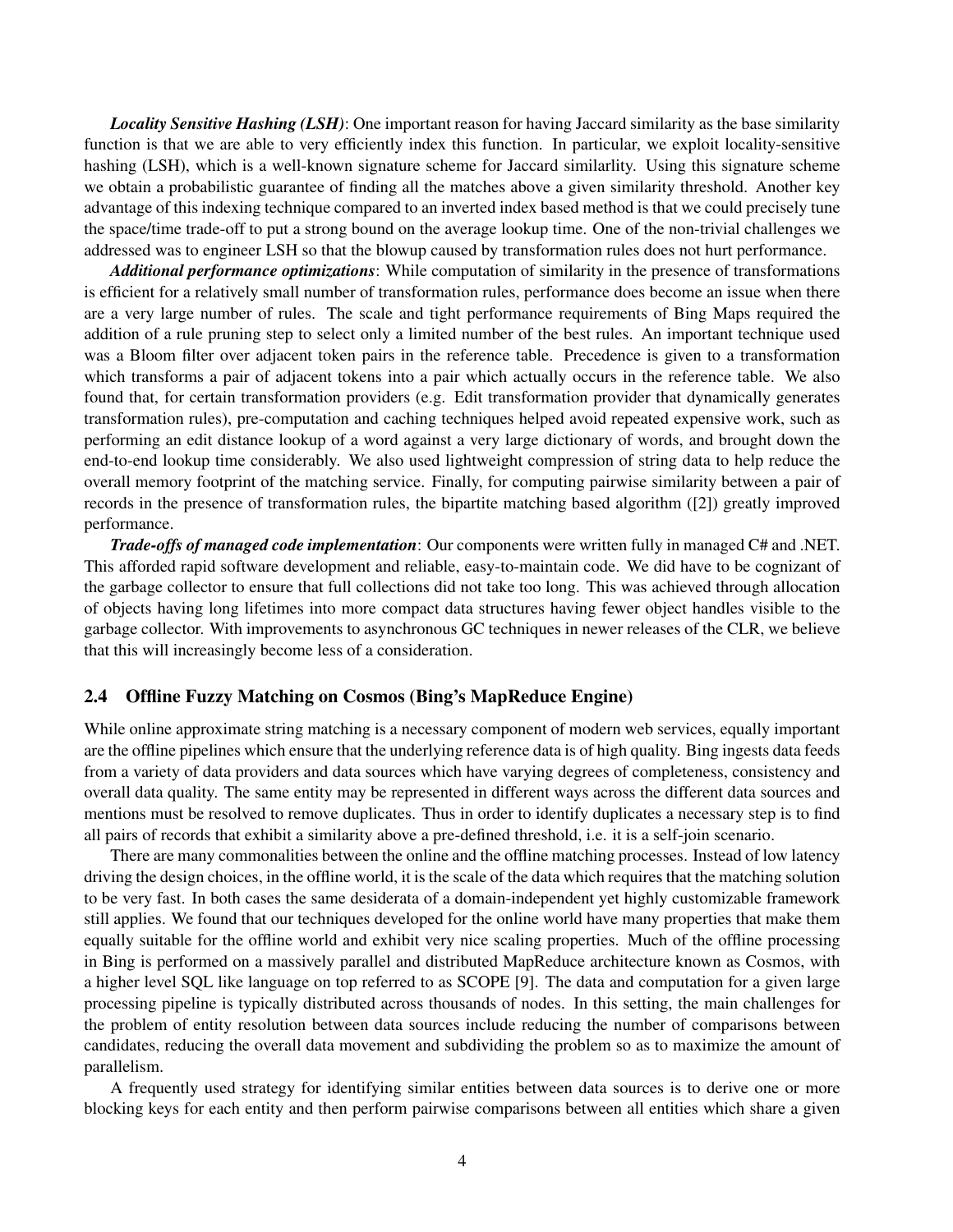blocking key. This approach has the advantage that the work for each distinct key can be parallelized. In fact, the signature scheme developed in the online case uses this same principle except the input arrives one at a time instead of in batch. From a query processing perspective, we observe that what is needed is an algorithm for performing an equi-join of candidate records sharing a given signature. In a MapReduce system, this translates to mapping the records on their signatures and having each reducer output the pairs of records which truly satisfy the similarity predicate. LSH signature scheme approaches have the nice properties that, not only do they (probabilistically) guarantee that all matches will be found, the signature parameters can be tuned to control the size of each block, allowing effective means to optimize the match operation to the bandwidth and CPU characteristics of the underlying compute cluster. Using these techniques, we were able to find all approximate duplicates in a table of 1 billion organization name and address rows in less than an hour. Figures 2 and 3 show how our offline fuzzy matching technique scale with the the data size and number of nodes (machines). Finally, we also note that recent work on fuzzy joins on MapReduce ([7][8]) use similar techniques.



### **Fuzzy Self-Join Performance**

Figure 2: The figure above illustrates the performance of various signature scheme settings for the offline task of finding all approximate duplicates in tables of various sizes. We found that prefix filtering did not scale very well. LSH with 27 hash tables over 10 dimensional signatures performed best and exhibits good scaling characteristics.



Figure 3: For the offline task of finding all pairs of fuzzy matches in a table using a fixed signature scheme setting we see significant speedup with number of nodes with diminishing returns beyond a point.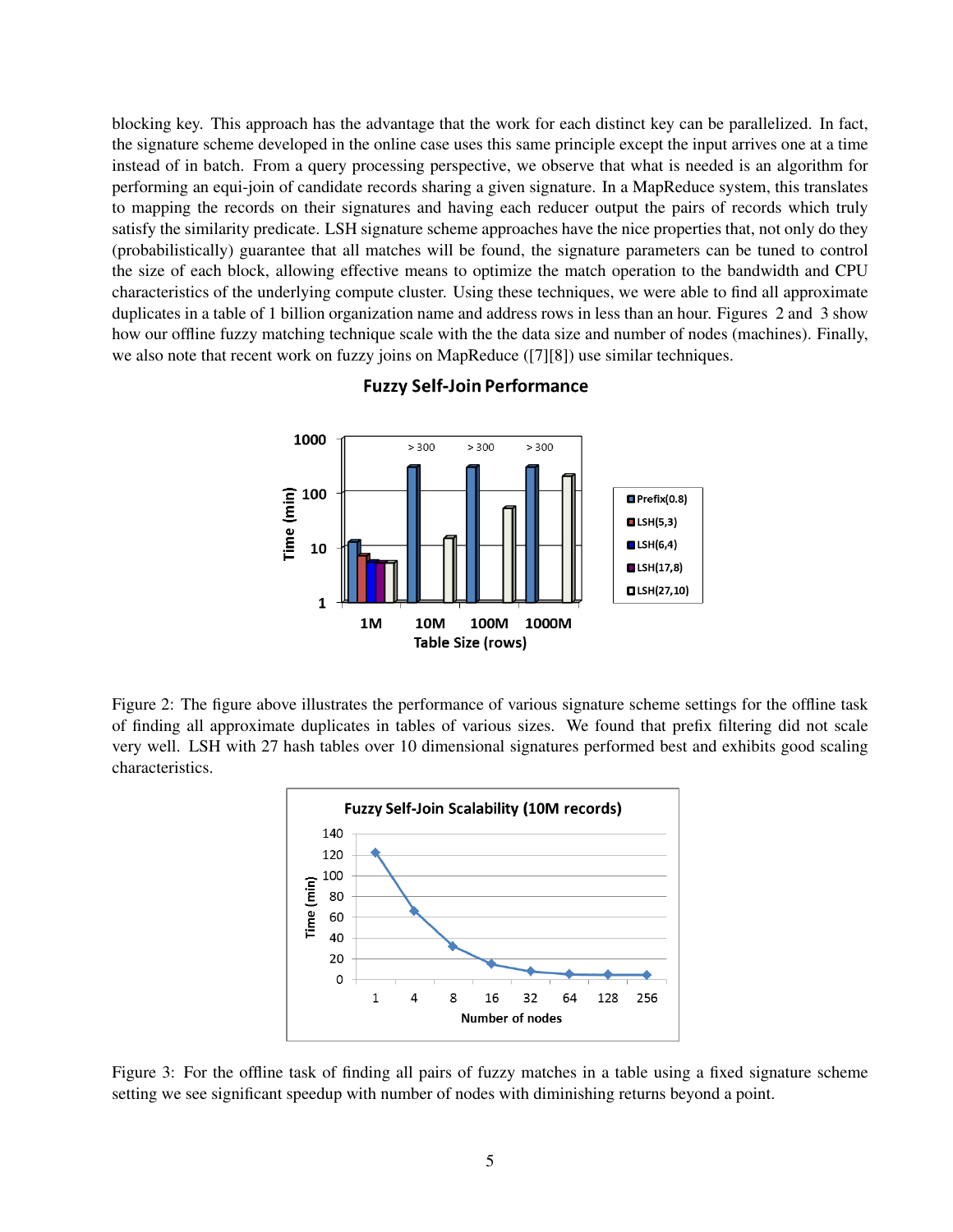# 3 Attribute Extraction and Dictionary Augmentation in Bing Shopping

Parsing (or attribute extraction) is the process of extracting structured attribute values from short textual input. Attribute extraction is an important operation that is common in several data cleaning tasks. As mentioned earlier, we have developed an Attribute Extraction operator as part of our data cleaning platform. This operator relies on dictionaries for each attribute that defines what values are allowable for that attribute. For example for the Brand attribute of a Digital Camera product category, the dictionary may specify that the allowable values are: *{*Canon, Panasonic, Nikon, ...*}*. For numeric attributes (such as Megapixel), our Attribute extraction operators allows a set of regular expressions to define the allowable patterns. We use Bing Shopping as the motivating scenario in the description below, although our techniques are general and can be applied to other domains as well.

### 3.1 Bing Shopping Overview and Requirements

*Overview*: Bing Shopping is the commerce search vertical of the Bing search engine. It uses a referral model: when a user searches for a product, it suggests merchants with offers for that product. The service aggregates product catalogs, reviews and offers from external feeds and serves queries that are detected with commerce intent. One of the core components of the Bing Shopping backend is a master product catalog service that integrates product catalogs from different product data providers into a single master product catalog. The goal of the master product catalog is to provide a complete and clean reference of product information for other components in Bing Shopping such as offer matching, review matching, query rewriting, and to enable rich product search experience such as faceted search. Towards this end the master product catalog not only comprises all the products but also defines a taxonomy including a product category hierarchy, attributes for each category and their synonyms, and legitimate values (i.e. dictionaries) for each attribute and their synonyms. The architecture of the data processing pipeline of the master catalog service is shown in Figure 4. The three major processes are (1) Categorization to classify products into Bing Shopping's master category hierarchy (2) Enrichment, which in itself is also a pipeline including tasks such as mapping provider specific attributes to predefined master attributes, extracting attribute values from product titles, normalizing attribute values and filling nulls (3) De-duplication to group duplicates and to choose masters among duplicates.



Figure 4: Data Processing Pipeline of Bing Shopping's Master Catalog Service

*Need for accurate parsing*: When an external data provider (e.g. a manufacturer of a product, a merchant who is selling a product) provides data to Bing Shopping, there is no standard data format. A significant number of products arrive into the pipeline as free text in a single Title attribute. Therefore a key challenge is to parse attribute values from free text for a given product item/offer.

*Need for accurate and complete dictionaries*: A challenge closely related to attribute extraction is to build complete and accurate dictionaries for each attribute. High quality dictionaries can not only improve accuracy of attribute extraction significantly, it can also help in other downstream uses such as query rewriting and faceted search.

*Scale*: Scale of data presents another dimension of challenge. Bing Shopping's master catalog contains more than 30 million products and is growing very fast. Thus, operations such as Attribute extraction and De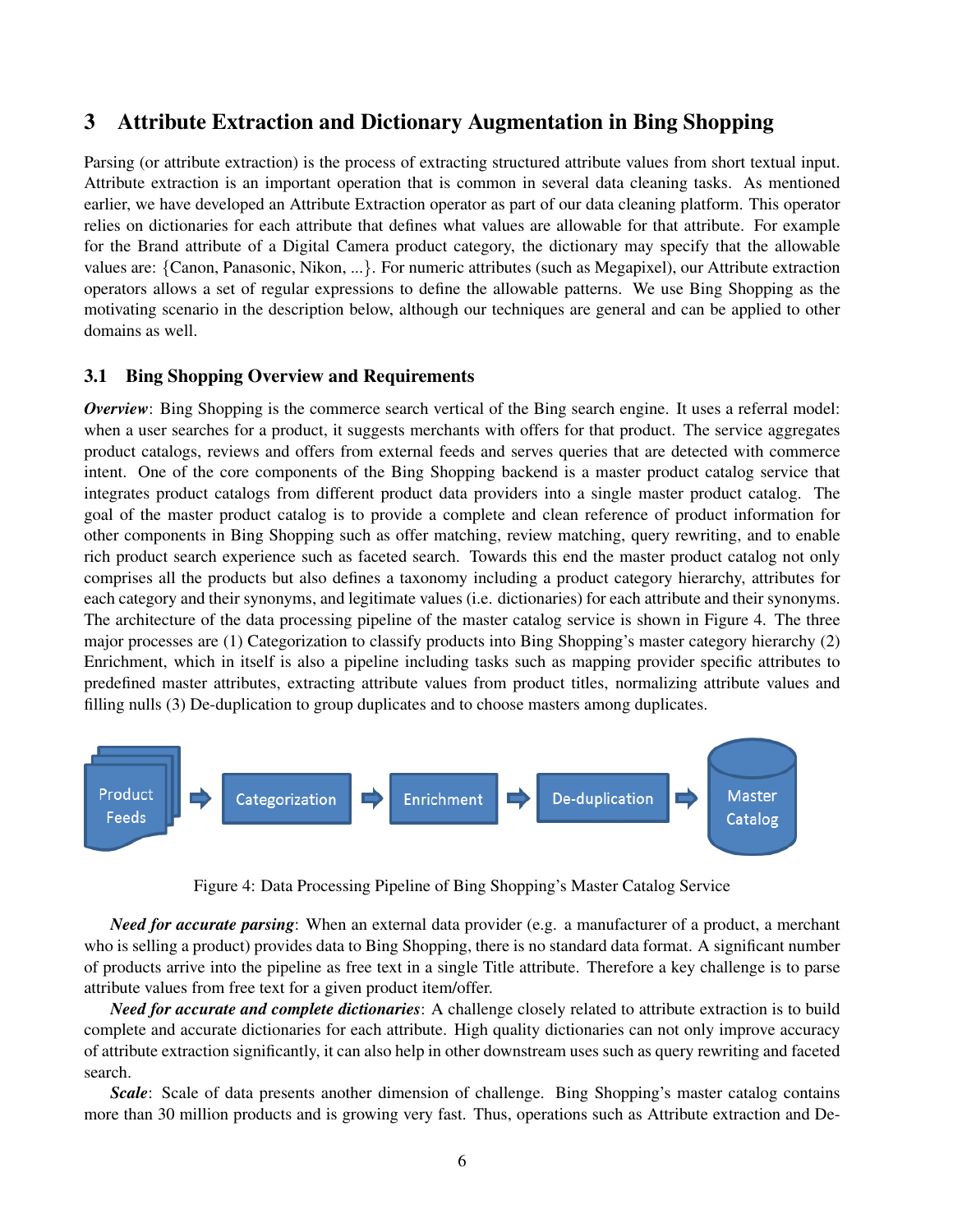duplication must run at scale. A second scale challenge arises with the taxonomy that contains more than 3000 categories and more than 44 attributes per category on average at the leaf level. Some attributes such as the Model Number attribute contains thousands of legitimate values per category. Building complete and accurate dictionaries for so many attributes presents a huge challenge.

The rest of section 3 will discuss attribute extraction and dictionary creation in further details because of their particular importance.

### 3.2 Attribute Extraction

*Overview*: Attribute extraction is the process to extract attributes of product from its title. Table 1 shows some examples of product titles. The Bing Shopping team defines important attributes and their properties such as whether it is a numeric attribute or not for each category. For example, Brand, Product Line, Model, Resolution, Color, Optical Zoom, Digital Zoom, etc. are defined for Digital Camera category. Attribute extraction also takes each attribute's dictionary as input. The output is attribute value pairs for each product.

| <b>Product Titles</b>                                                                                    |
|----------------------------------------------------------------------------------------------------------|
| Fuji Fine Pix Z200FD 10.0 Mega Pixel Digital Camera - Silver                                             |
| Panasonic Lumix DMC-FX33W 8.1 MegaPixel 3.6X Optical/4X Digital Zoom Digital Camera (White)              |
| Casio Exilim Zoom EX-Z300 Digital Camera, 10.1 MegaPixel, 4X Optical Zoom, 4X Digital Zoom, 3" LCD, Pink |
| $\cdots$                                                                                                 |

Table 1: Sample Product Titles of Digital Camera Category

*Dictionary/Pattern Match*: Attribute extraction behaves slightly differently for categorical and numeric attributes. For a categorical attribute it relies upon dictionary matching. For example, assuming the dictionary for the Brand attribute is Fuji, Panasonic, Casio, matching this dictionary will output Fuji as Brand for the first product in Table 1. For numeric attributes it is pattern matching. For example, assuming the pattern for the Resolution attribute is  $\d+[\cdot,\d+]$  MegaPixel (Section 3.3.1 will discuss how to generate these patterns), matching it will output 10.0 MegaPixel as Resolution for the first product in Table 1.

There are two points worth noting with the above approach. First, it assumes the dictionaries have good coverage. For example, if Panasonic is not in the Brand dictionary, then extraction of Brand attribute fails for the second product in Table 1. Section 3.3 will discuss a solution to this problem. Second, it assumes the dictionaries are mostly unambiguous, i.e., dictionaries do not overlap and when there is a dictionary match, it is a true positive match. While this assumption can lead to false positives in a general setting of information extraction from free text, it is relatively safe in this context, especially when applying the dictionaries on a per category basis. For example, while there are a lot of false positives to extract every "Apple" as a laptop brand in general, it is acceptable to extract every "Apple" as Brand in the titles of products of laptop category.

*Disambiguation*: When dictionaries overlap, there is a disambiguation phase to resolve the conflicts. We currently employ a rule based approach for disambiguation. For example, if one extraction is contained in the other, then the longer extraction wins. If one extraction is next to its attribute name while the other is not, the extraction next to its attribute name wins. For instance, token 4X in the second product in Table 1 matches the pattern for attribute Optical Zoom and attribute Digital Zoom, but since it is next to attribute name Digital Zoom, so 4X is extracted as Digital Zoom. If two numeric attributes have distinct range, then the extraction that is closer to the mean value prevails. For example, using this rule correctly extracts 4GB as the attribute for Main Memory and 500GB as Hard Disk Capacity from product title "Toshiba L645DS4037 14" NB/AMD Phenom P820/4GB/500GB/Red/Case". If extraction involves Brand/Product Line/Model, we prefer extractions that are consistent: i.e., it conforms to the dictionary hierarchy. For example, FinePix under Fuji and Z200FD under FinePix. In the future, we plan to investigate the use of some sequential model like Conditional Random Fields (CRFs) to incorporate dictionary matching and the disambiguation rules together.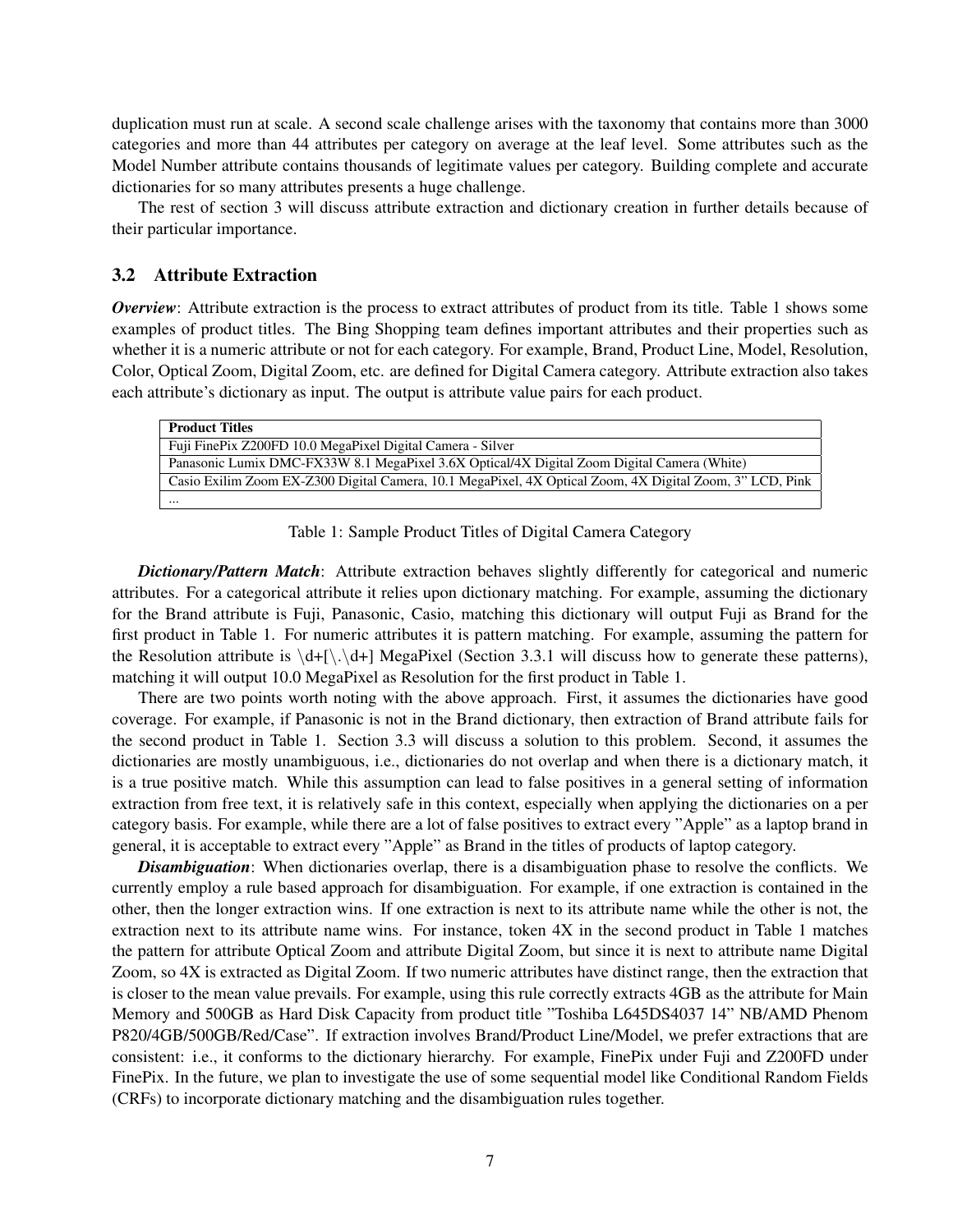### 3.3 Dictionary Augmentation

*Motivation*: As discussed in section 3.2 attribute extraction assumes that dictionaries of good coverage are available, but in reality these dictionaries can be rather incomplete, e.g. most of the tail Product Lines and Models may be missing. Since complete dictionaries can be large (e.g. there are thousands of digital camera models), in practice it is very expensive to create dictionaries entirely manually. On the other hand as evidenced in Table 1, there exist a lot of regularities and repetitions in product titles that can be leveraged to auto-suggest additional dictionary entries.

*Kinds of dictionaries*: We observe that there are three types of attributes: hierarchical, flat (numeric) and flat (categorical). The most notable attribute hierarchy is formed by Brand, Product Line and Model. They are also the most important attributes except for a few categories. Thus, obtaining an accurate and complete list of Brands, Product Lines and Models, and their hierarchical relationships can be very valuable. They also have notable regularities: they tend to have strong correlation between parent and child by the nature of hierarchy relationship; they tend to locate together in the product titles because merchants/vendors are accustomed to using the brand-line-model path to denote a product; if models under the same product line are composed of alpha-numeric characters, they tend to have similar alpha-numeric patterns, for example, Canon EOS 450D, Canon EOS 500D, etc. Flat numeric attributes also have regularity that can be easily leveraged: they form similar alpha-numeric patterns, for example, 8.1 MegaPixel, 10.1 MegaPixel; if its attribute name is also present in product title, they tend to locate next to each other, for example, 4X Digital Zoom. Flat categorical attributes have regularity too but they are less reliable than the other two cases: if both attribute name and value are present in product title they appear next to each other; sometimes data provider put attributes in the titles in a fixed order, but often they do not (we do not discuss this kind of dictionary in more details in this article).

### 3.3.1 Key Ideas

*Semi-supersived approach*: Our dictionary augmentation tool uses a semi-supervised learning approach. The Bing Shopping team provides a few example values for each flat attribute and the top level attribute of a hierarchy, and optionally the partial path or full path of the hierarchy. Table 2 and Table 3 show some example inputs. The tool generates new values from these examples. The Bing Shopping team can then review the generated dictionaries, confirm or reject some of the suggested entries or adds new examples and re-run the tool if needed.

| <b>Example</b> | <b>Attribute</b> |  |
|----------------|------------------|--|
| Fuji           | <b>Brand</b>     |  |
| 10.0 MEGAPIXEL | Resolution       |  |
| White          | Color            |  |
| 4Х             | Digital Zoom     |  |

Table 2: Examples of flat attributes and hierarchy top attributes

| <b>Brand</b> | <b>Product Line</b> | Model         |
|--------------|---------------------|---------------|
| Fuji         | FinePix             | <b>Z200FD</b> |

Table 3: Examples of hierarchical attributes

*Generating candidate regular expressions for numeric attributes*: The tool generates new values for numeric attributes by iteratively generalizing the numeric parts and the context part in the example values. It first generates patterns from examples by generalizing the numeric parts, for example, 10.0 MegaPixel becomes pattern  $\dagger$ <sub>1</sub>  $\dagger$ <sub>1</sub> MegaPixel. Matching the titles with the pattern results in additional numeric values, for example, 8.1 MegaPixel. In turn, we then use high support numeric values, for example, 8.1 MegaPixel to find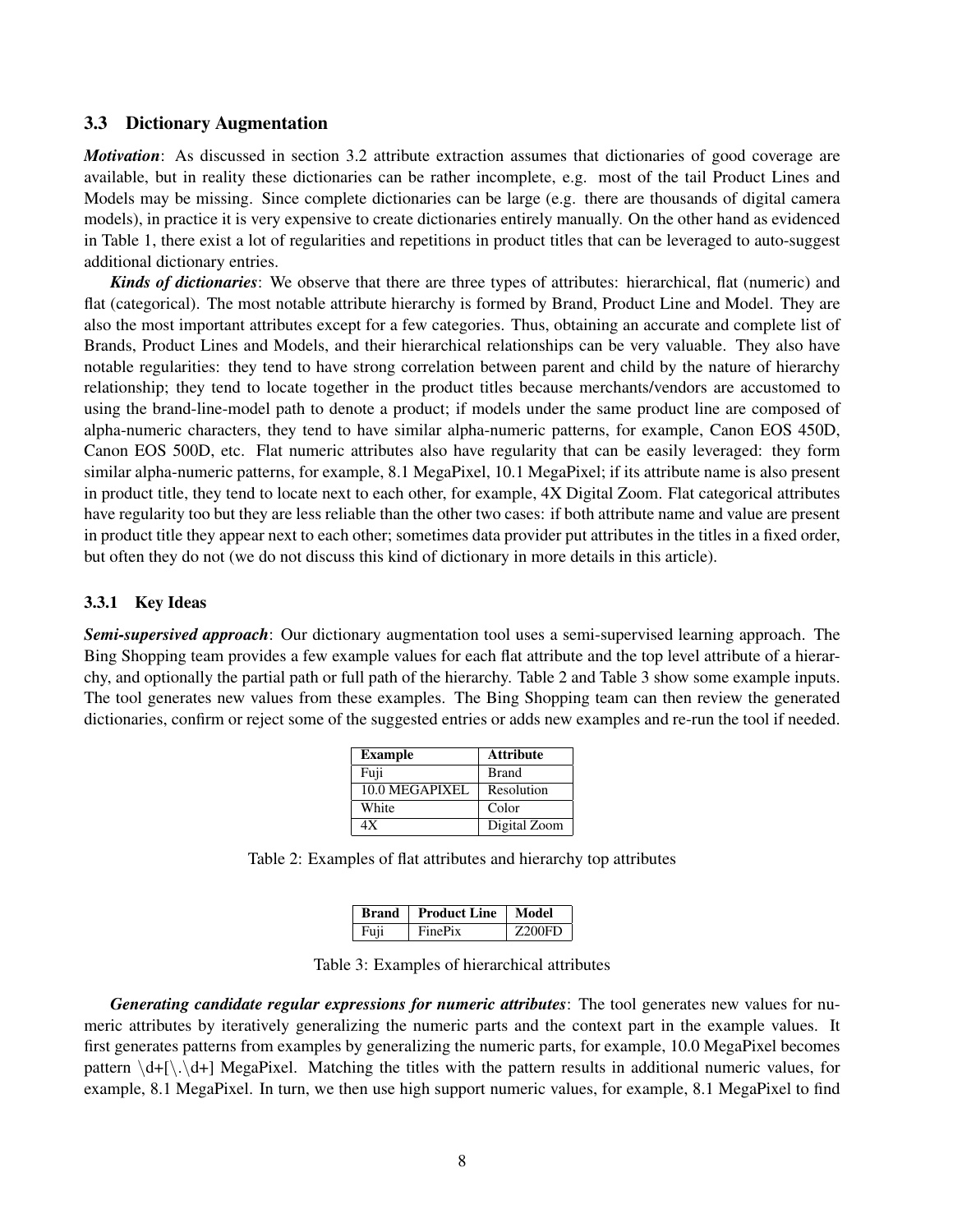additional fragments of title with high similarity. For example, if 8.1 MegaPixels and 8.1 MP are both frequent, and if their contexts also agree frequently enough, then a new pattern  $\det[\cdot, \det]$  MP is generated.

*Generating candidate hierarchical dictionary entries by correlation analysis*: We could use correlation of tokens to identify potential candidate entries, but the challenge is that dictionary entries are often not single tokens. On the other hand, simplistic techniques like finding maximal windows of correlated tokens are inadequate since such windows could span multiple attributes. We use the following ideas to address these issues. We use the Brand-ProductLine-Model hierarchy as example. First we rely on a set expansion technique such as SEISA [12] to generate new brands from the given examples. We partition the product items by Category and then by Brand, and look for regularities only within each Brand; this significantly improves precision of ProductLine, Model dictionaries. Another key idea is the notion of anchor tokens, i.e. tokens that are both frequent and highly correlated with Brand in each Brand partition. For example, if 474 titles have brand Panasonic and 503 titles includes token Lumix in the Digital Camera category, then  $correlation(Lumix) = 474/503 = 0.94$ . If both 503 and 0.94 are higher than predefined thresholds then Lumix is used as an anchor token for partition Panasonic. We use correlation among neighboring tokens as the basis to build larger candidate fragments from anchor tokens. For example, if correlation(FinePix, Z200FD) is high and significantly larger than correlation(Z200FD, 10.0), we merge them to a single candidate FinePix Z200FD for Line-Model. We also found that further filtering of these candidates was crucial for obtaining high precision, e.g. filtering based on proximity to the Brand token. Finally, these candidates need to be split into ProductLine and Model. An important observation that drives this step is that shared prefix/suffix usually denotes a boundary between attributes, for example, EOS 450D and EOS 500D.

We evaluated the dictionaries generated for the Brand-ProductLine-Model attribute hierarchy for the a few categories. Table 4 shows the result. The precision is estimated by randomly sampling paths from the output dictionary hierarchy and counting how many of them are correct. The recall is estimated by randomly sampling product titles and counting how many brands, product lines and models are output by the algorithm. This tool is used by the Bing Shopping team and it has greatly reduced the manual effort necessary to build these dictionaries.

| Category        | <b>Number of Brand-Line-Models Generated</b> | <b>Precision</b> | Recall |
|-----------------|----------------------------------------------|------------------|--------|
| Digital Camera  | 2350                                         | 90%              | 70%    |
| <b>Shoes</b>    | 27225                                        | 80%              | 50%    |
| <b>Mattress</b> | 920                                          | 75%              | 60%    |

Table 4: Precision and Recall of Generated Dictionaries

# 4 Conclusion and Future Work

The need for data cleaning arises in a multitude of scenarios beyond those traditionally cited in the enterprise data integration context. In this article, we described our experiences with both online and offline data cleaning challenges in Microsoft's Bing services such as Bing Maps and Bing Shopping. Our data cleaning technologies are today incorporated into these services and has significantly improved their data quality. Since Bing uses COSMOS (a MapReduce engine) for its offline data processing needs, our offline data cleaning technologies have been implemented on this platform and engineered for large scale. Our online fuzzy matching technology required significant new algorithmic and engineering effort in order to meet the performance, memory and scale requirements of Bing Maps.

Finally, we briefly comment on opportunities for future work. One of the issues that any horizontal platform for data cleaning faces is to obtain the necessary domain knowledge for a particular vertical solution. By default, this burden falls on application developers. However manually generating (or purchasing) this knowledge can be expensive, tedious and error-prone. One important example of this is the need for synonyms for fuzzy matching.